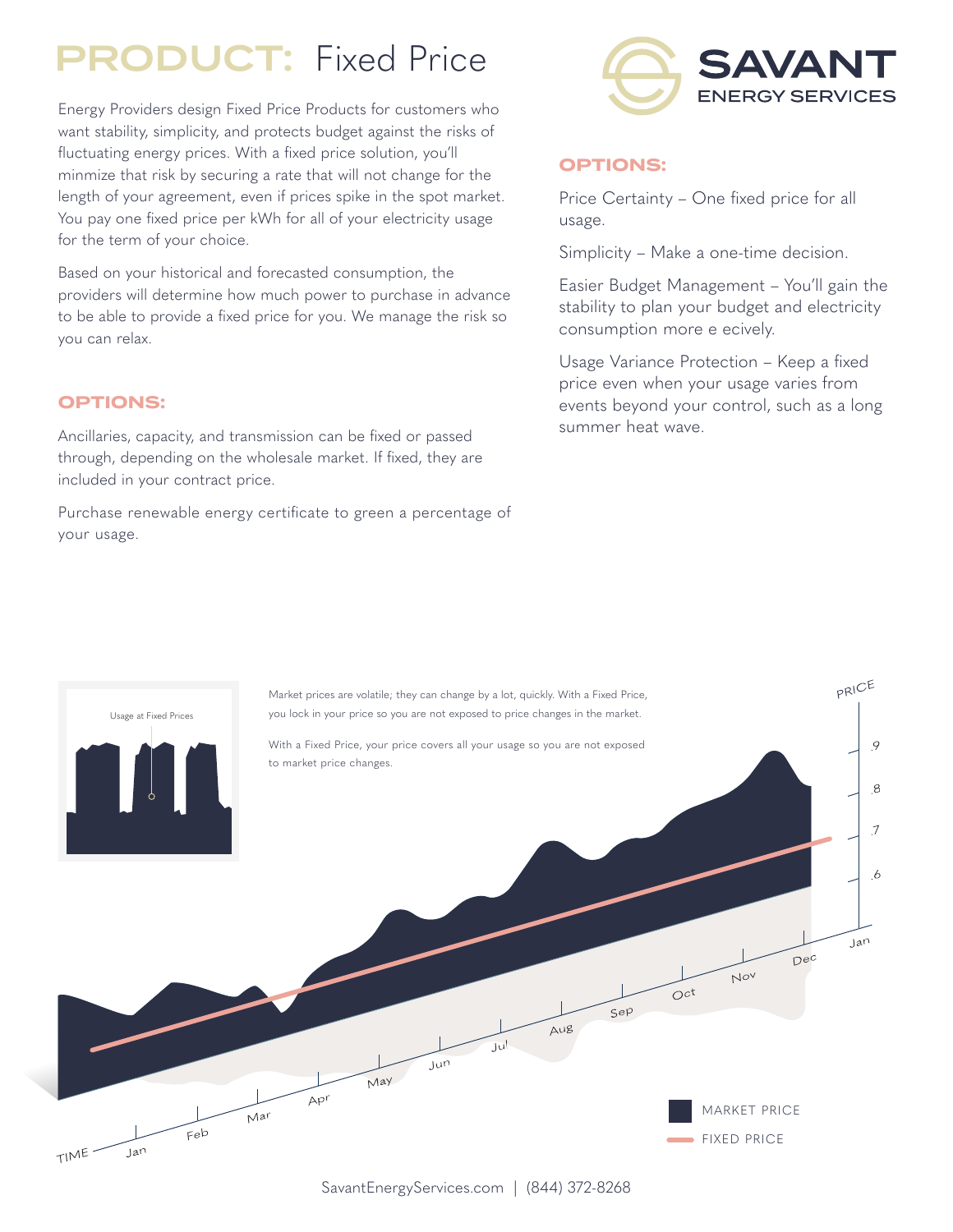# PRODUCT: Index+Block

Index Plus Block products are designed for customers who are willing to accept more risk for a lower price and want the flexibility that comes with taking an active role in managing your energy costs. You are savvy about the electricity market, willing to spend the time and effort to make ongoing decisions about when and how much to buy, and comfortable with more risk.

You decide when to fix the price for a fixed volume of usage; any usage above the fixed volume will be at the market price. We provide price information so you can decide when to purchase, and we analyze your historical and forecasted consumption to help you determine how much to purchase.

#### OPTIONS:

Default energy price is the market price. Choose Day Ahead or Real Time indices (availability depends on provider).

Fix the price for fixed volumes of electricity (blocks) for any number of calendar months during the term of the contract. Purchase blocks for standard periods (7x24, peak, off-peak, etc.).



### OPTIONS:

Ancillaries, capacity and transmission can be fixed or passed through, depending on the wholesale market. If fixed, they are included in your contract price.

Purchase renewable energy certificates to green a percentage of your usage.

### BENEFITS:

Flexibility – Change how much usage is at a Xfixed price.

Market Events – Make purchases when market events present buying opportunities. when your usage varies from events beyond your control, such as a long summer heat wave.

Lower Price – Avoid the additional cost for usage variance protection (you take the risk of market prices for usage not covered by a fixed price block).

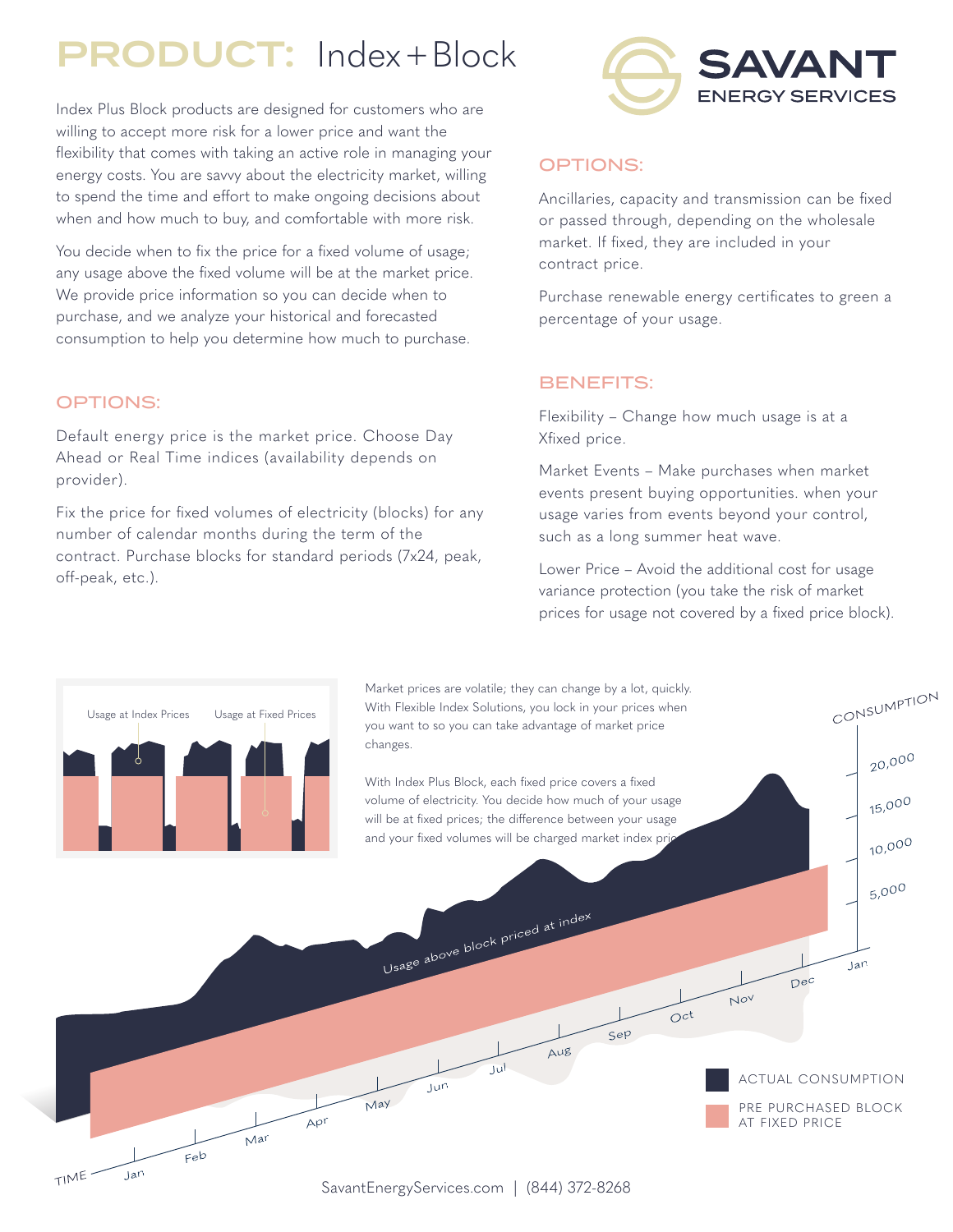# PRODUCT: Index+Adder

### HOW DOES THIS PRODUCT WORK?:

Electricity price fluctuates based on wholesale index. No risk premiums in price for electricity price or volume. Adder is the remaining Savant Energy Services price component other than energy.

Adder components related to Savant Energy Services are fixed for the term.

Product can be converted to a Savant Energy Serivces offering at any time during the term.

### CHARACTERISTICS OF COMPANIES ON THIS PRICE PLAN:

Want lowest price over an extended period of time.

Best for companies with robust cash flows.

Willing to take on the risk of market movement.

May have extensive industry and market knowledge.

### Purchasing Tip

Although all energy prices are made of the same basic components not all products are created the same. That's why it's important to understand which are passed through when selecting the best product for your business.



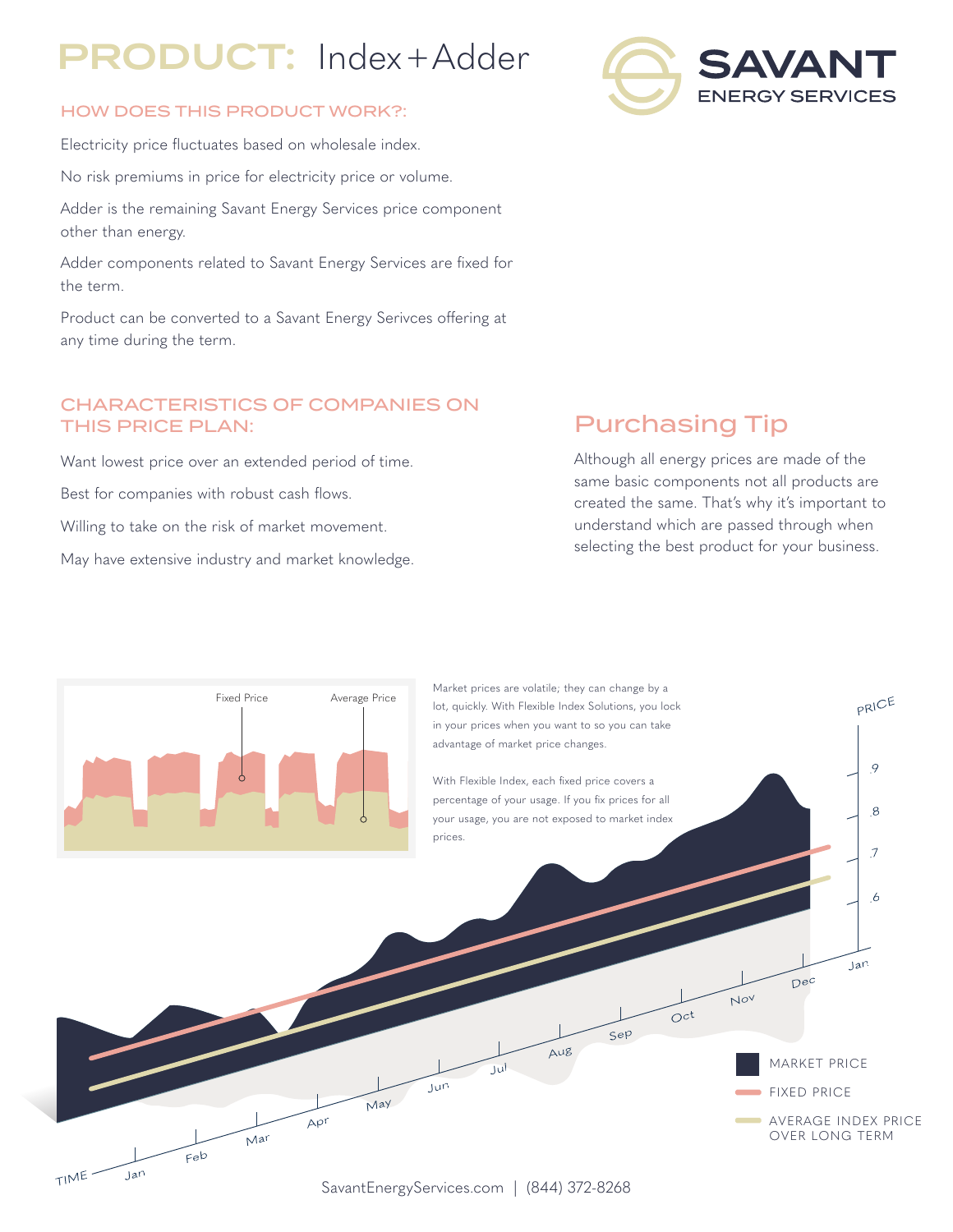# PRODUCT: Heat Rate



This product pricing is derived from a quoted heat rate value, the published natural gas index that you select and your electricity usage. Energy providers implement three pricing options to support a range of preferences:



### 2. LIMITED FULL REQUIREMENTS WITH FIXED RETAIL ADDER:

With this, the heat rate value quoted is for your commodity portion only and may be target or market-based. All additional cost components are quoted as a fixed rate under a single retail adder.



### 3. LIMITED FULL REQUIREMENTS WITH COMPLETE PASS-THROUGH:

The complete pass-through option also provides a heat rate quote for your commodity portion only. However, all additional cost components are passed through at cost.